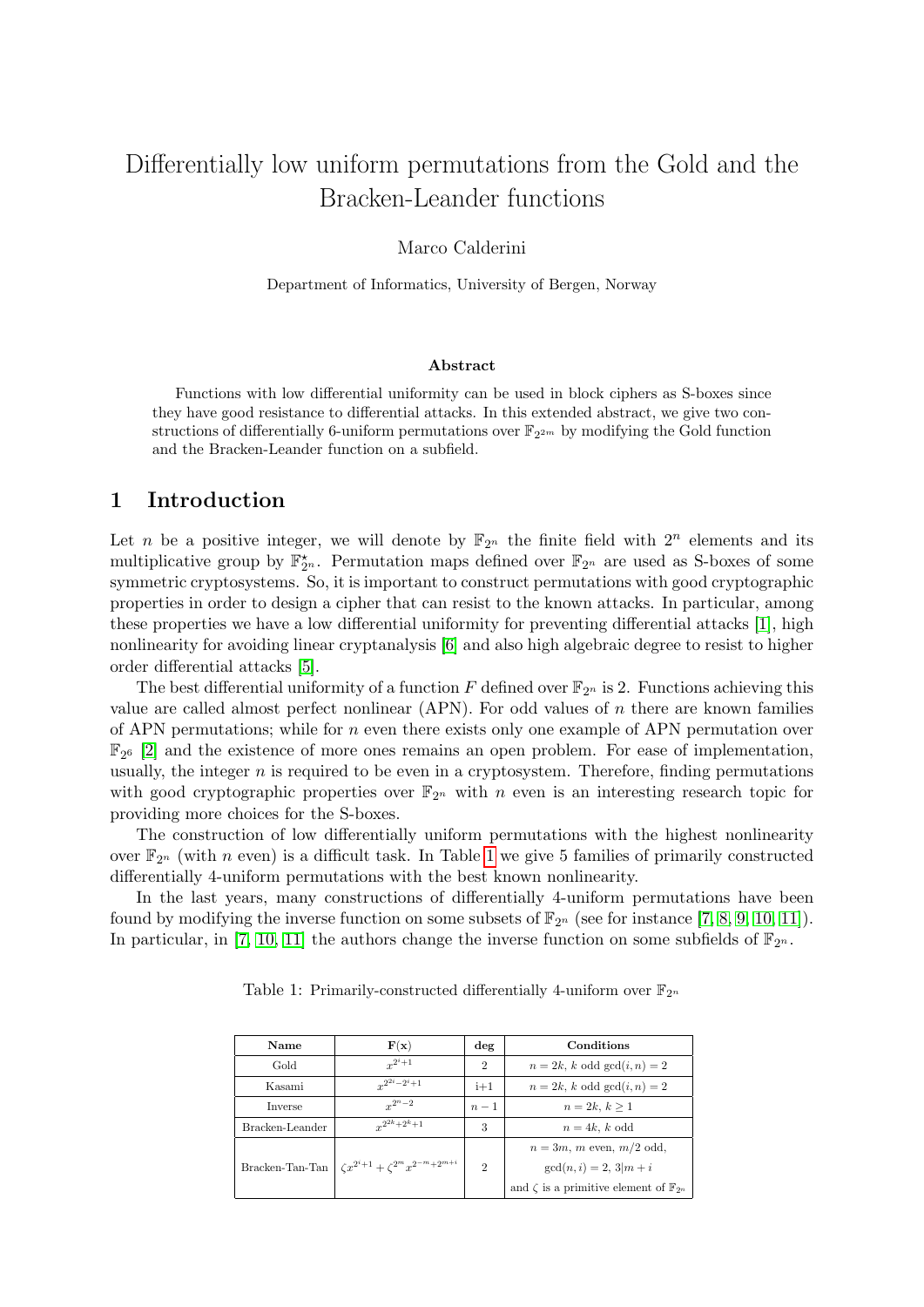In this abstract, we investigate the piecewise construction as in [\[7,](#page-4-4) [10,](#page-4-7) [11\]](#page-5-0) by modifying the image of the Gold and Bracken-Leander function on some subfields of  $\mathbb{F}_{2^n}$ . We show that in these cases it is possible to obtain permutations with differential uniformity at most 6. Moreover, if we modify these functions using the inverse function (or a function equivalent to it), then we can obtain permutations with algebraic degree  $n - 1$  (which is the highest possible) and high nonlinearity. These results extend those given in [\[12\]](#page-5-1), where the authors modified the 4-uniform Gold function for constructing differentially 6-uniform permutations.

## 2 Preliminaries

Any function F from  $\mathbb{F}_{2^n}$  to itself can be represented as a univariate polynomial of degree at most  $2^n - 1$ , that is

$$
F(x) = \sum_{i=0}^{2^{n}-1} a_{i}x^{i}.
$$

The 2-weight of an integer  $0 \le i \le 2<sup>n</sup>-1$ , denoted by  $w_2(i)$ , is the (Hamming) weight of its binary representation. The algebraic degree of a function F is given by  $\deg(F) = \max\{w_2(i) \mid a_i \neq 0\}.$ Functions of algebraic degree 1 are called affine. Linear functions are affine functions with constant term equal to zero and they can be represented as  $L(x) = \sum_{i=0}^{n-1} a_i x^{2^i}$ . For any permutation F it is well known that  $\deg(F) \leq n - 1$ .

For any  $m \geq 1$  such that  $m|n$  we can define the (linear) trace function from  $\mathbb{F}_{2^n}$  to  $\mathbb{F}_{2^m}$  by  $\text{Tr}_{m}^{n}(x) = \sum_{i=0}^{n/m-1} x^{2^{i m}}$ . When  $m = 1$  we will denote  $\text{Tr}_{1}^{n}(x)$  by Tr.

For any function  $F : \mathbb{F}_{2^n} \to \mathbb{F}_{2^n}$  we denote the Walsh transform in  $a, b \in \mathbb{F}_{2^n}$  by

$$
\mathcal{W}_F(a,b) = \sum_{x \in \mathbb{F}_{2^n}} (-1)^{\text{Tr}(ax + bF(x))}.
$$

The *nonlinearity* of a vectorial Boolean function  $F$  is given by

$$
\mathcal{NL}(F) = 2^{n-1} - \frac{1}{2} \max_{a \in \mathbb{F}_{2^n}, b \in \mathbb{F}_{2^n}^*} |\mathcal{W}_F(a, b)|.
$$

When *n* is odd, it has been proved that  $\mathcal{NL}(F) \leq 2^{n-1} - 2^{\frac{n-1}{2}}$ ; for *n* even, the best known nonlinearity is  $2^{n-1} - 2^{\frac{n}{2}}$ , and it is conjectured that  $\mathcal{NL}(F) \leq 2^{n-1} - 2^{\frac{n}{2}}$ .

**Definition 2.1** For a function F from  $\mathbb{F}_{2^n}$  to itself, and any  $a \in \mathbb{F}_{2^n}^{\star}$  and  $b \in \mathbb{F}_{2^n}$ , we denote by  $\delta_F(a, b)$  the number of solutions of the equation  $F(x + a) + F(x) = b$ . The maximum value  $\delta$ among the  $\delta_F(a, b)$ 's is called the differential uniformity of F, and F is said to be differentially δ-uniform.

There are several equivalence relations of functions for which the differential uniformity and the nonlinearity are preserved. Two functions F and  $F'$  from  $\mathbb{F}_{2^n}$  to itself are called:

- affine equivalent if  $F' = A_1 \circ F \circ A_2$  where the mappings  $A_1, A_2 : \mathbb{F}_{2^n} \to \mathbb{F}_{2^n}$  are affine permutations;
- extended affine equivalent (EA-equivalent) if  $F' = F'' + A$ , where the mappings  $A : \mathbb{F}_{2^n} \to$  $\mathbb{F}_{2^n}$  is affine and  $F''$  is affine equivalent to F;
- Carlet-Charpin-Zinoviev equivalent (CCZ-equivalent) if for some affine permutation  $\mathcal L$  of  $\mathbb{F}_{2^n} \times \mathbb{F}_{2^n}$  the image of the graph of F is the graph of F', that is,  $\mathcal{L}(G_F) = G_{F'}$ , where  $G_F = \{(x, F(x)) : x \in \mathbb{F}_{2^n}\}\$ and  $G_{F'} = \{(x, F'(x)) : x \in \mathbb{F}_{2^n}\}.$

Obviously, affine equivalence is included in the EA-equivalence, and it is also well known that EA-equivalence is a particular case of CCZ-equivalence and every permutation is CCZequivalent to its inverse [\[4\]](#page-4-8). The algebraic degree is invariant for the affine equivalence and also for the EA-equivalence for nonlinear functions, but not for the CCZ-equivalence (and inverse transformation).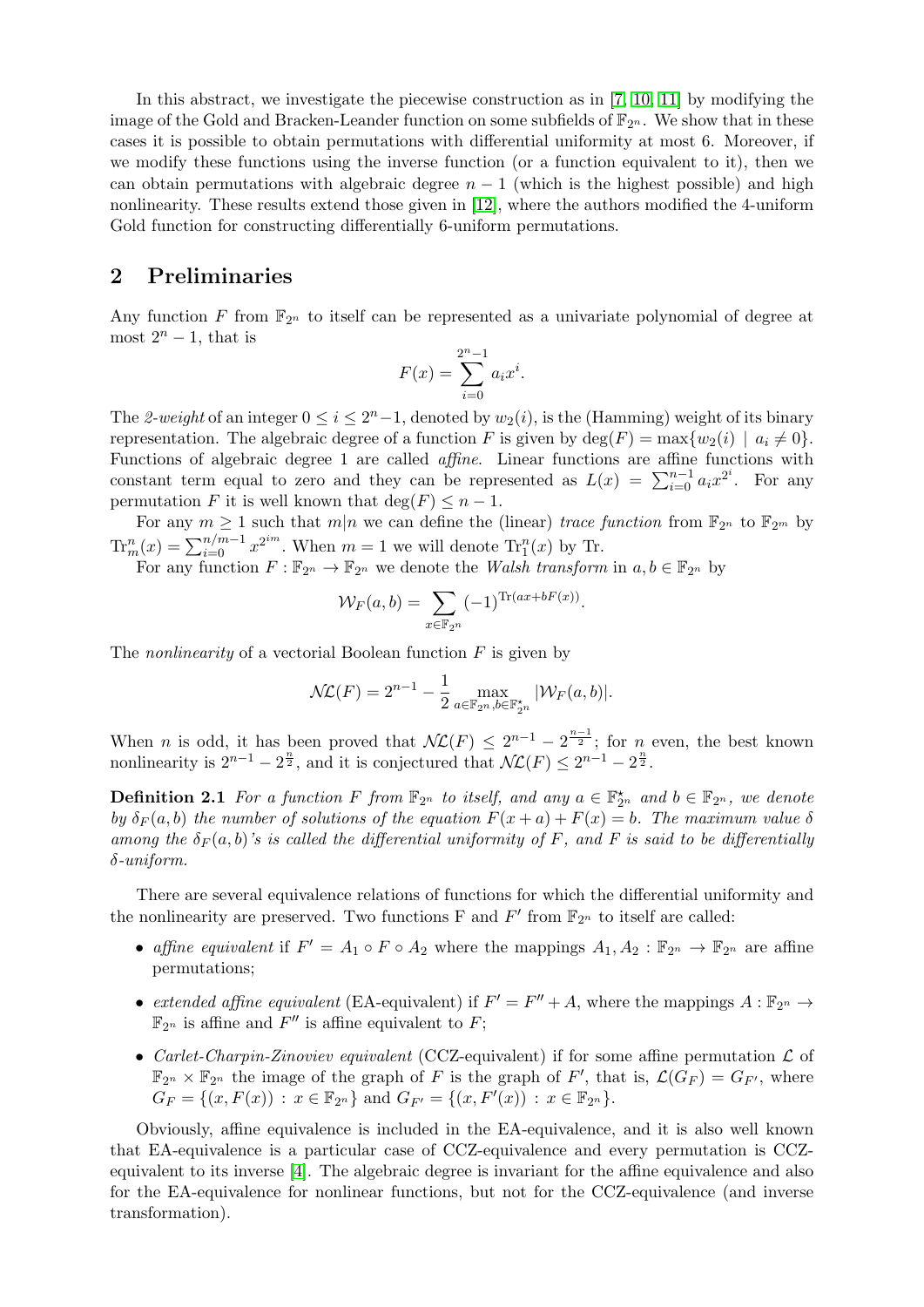# 3 Constructing differentially 6-uniform permutations

In this section we will study the piecewise construction for the case of Gold and the Bracken-Leander function. We refer to the full version of the paper [\[3\]](#page-4-9) for more details on the proofs of the results given in this section.

The following lemma give a characterisation for the solutions of  $(x + 1)^{2^k+1} + x^{2^k+1} = b$ , when b belongs to some specific subfield  $\mathbb{F}_{2^s}$  of  $\mathbb{F}_{2^n}$ .

**Lemma 3.1** Let  $n = sm$  with s even and m odd. Let k be such that  $gcd(k, n) = 2$ . For any  $b \in \mathbb{F}_{2^s}$  the equation

<span id="page-2-0"></span>
$$
x^{2^k} + x = b
$$

does not admit any solution x in  $\mathbb{F}_{2^n} \setminus \mathbb{F}_{2^s}$ .

**Proof:** See [\[3\]](#page-4-9).

<span id="page-2-1"></span>**Theorem 3.2** Let  $n = sm$  with s even such that  $s/2$  is odd and m odd. Let k be such that  $gcd(k, n) = 2$  and f be at most differentially 6-uniform permutation over  $\mathbb{F}_{2^s}$ . Then

$$
F(x) = f(x) + (f(x) + x^{2^k+1})(x^{2^s} + x)^{2^n-1} = \begin{cases} f(x) & \text{if } x \in \mathbb{F}_{2^s} \\ x^{2^k+1} & \text{if } x \notin \mathbb{F}_{2^s} \end{cases}
$$

is a differentially 6-uniform permutation over  $\mathbb{F}_{2^n}$ .

**Proof:** Using the Lemma [3.1](#page-2-0) it is possible to analyse the solutions of the equation

$$
F(x) + F(x + a) = b,
$$

distinguishing the cases where: both x and  $x + a$  are in  $\mathbb{F}_{2^s}$ ; one is in  $\mathbb{F}_{2^s}$  and the other not; none is contained in  $\mathbb{F}_{2^s}$ . See [\[3\]](#page-4-9) for a detailed proof.

Also for the Bracken-Leander function we can characterize the solutions of the equation  $(x+1)^{2^{2k}+2^k+1}+x^{2^{2k}+2^k+1}=b$ , when b is in some specific subfield.

**Lemma 3.3** Let  $n = 4k = sm$  with k and m odd. For any  $b \in \mathbb{F}_{2^s}$  the equation

$$
x^{2^{2k}+2^k} + x^{2^{2k}+1} + x^{2^k+1} + x^{2^{2k}} + x^{2^k} + x = b
$$
 (1)

does not admit any solution x in  $\mathbb{F}_{2^n} \setminus \mathbb{F}_{2^s}$ .

**Proof:** See [\[3\]](#page-4-9).

Similarly to Theorem [3.2](#page-2-1) we obtain:

**Theorem 3.4** Let  $n = 4k = sm$ , with k, m odd and s even. Let f be at most differentially 6-uniform permutation over  $\mathbb{F}_{2^s}$ . Then

$$
F(x) = f(x) + (f(x) + x^{2^{2k} + 2^k + 1})(x^{2^s} + x)^{2^n - 1} = \begin{cases} f(x) & \text{if } x \in \mathbb{F}_{2^s} \\ x^{2^{2k} + 2^k + 1} & \text{if } x \notin \mathbb{F}_{2^s} \end{cases}
$$

is a differentially 6-uniform permutation over  $\mathbb{F}_{2^n}$ .

From Theorem [3.2](#page-2-1) and Theorem [3.2](#page-2-1) we obtain a general construction for functions with differential uniformity at most 6. In the following, we will show that using a function  $f$  equivalent to the inverse function we can obtain a permutation of degree  $n-1$  with high nonlinearity.

We, first, give the following result, which is a necessary and sufficient condition for a permutation to have maximal degree.

<span id="page-2-2"></span>**Lemma 3.5** Let F be a function defined over  $\mathbb{F}_{2^n}$ . Then, F in its polynomial representation has a term of algebraic degree  $n-1$  if and only if there exists a linear monomial  $x^{2^j}$  such that  $\sum_{x \in \mathbb{F}_{2^n}} F(x)x^{2^j} \neq 0$ . In particular, if F is a permutation then  $\deg(F) = n - 1$ .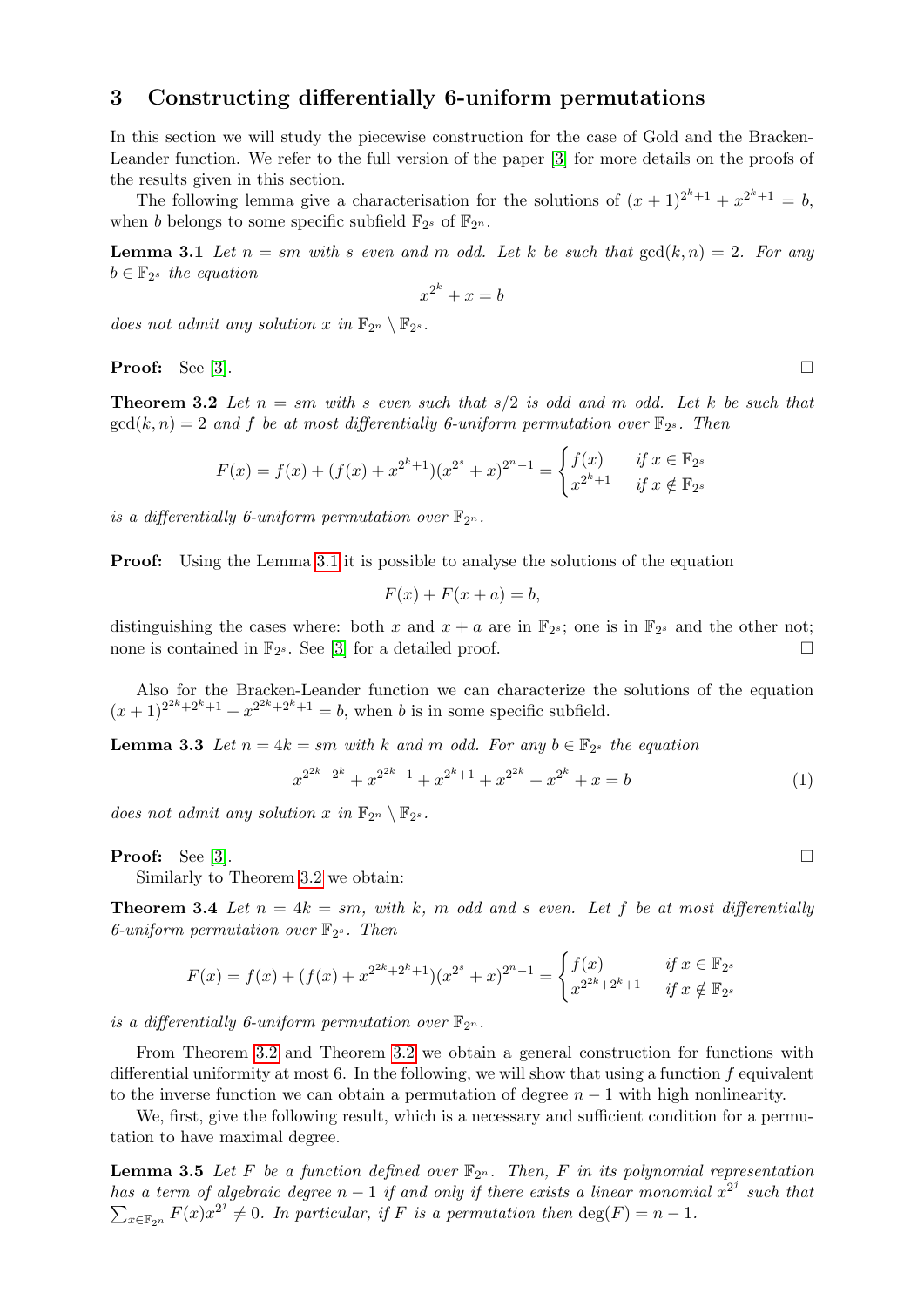<span id="page-3-0"></span>**Proof:** See [\[3\]](#page-4-9).

**Corollary 3.6** Let  $n = sm$  with s even such that  $s/2$  is odd and m. Let k be such that  $gcd(k, n) = 2$  and  $f(x) = A_1 \circ Inv \circ A_2(x)$ , where  $Inv(x) = x^{-1}$  and  $A_1, A_2$  are affine permutations over  $\mathbb{F}_{2^s}$ . Then

$$
F(x) = f(x) + (f(x) + x^{2^k+1})(x^{2^s} + x)^{2^n-1} = \begin{cases} f(x) & \text{if } x \in \mathbb{F}_{2^s} \\ x^{2^k+1} & \text{if } x \notin \mathbb{F}_{2^s} \end{cases}
$$

is a differentially 6-uniform permutation over  $\mathbb{F}_{2^n}$ . Moreover, if  $s > 2$  then the algebraic degree of F is  $n-1$ .

**Proof:** We need to prove only that the degree of F is  $n-1$ . From Lemma [3.5,](#page-2-2) since  $\deg(f(x))$  = s − 1 there exists  $h(x) = x^{2^j}$  in  $\mathbb{F}_{2^s}[x]$  (with  $j \leq s - 1$ ) such that  $\sum_{x \in \mathbb{F}_{2^s}} f(x)h(x) \neq 0$ .

Thus, since  $\deg(x^{2^k+1}) = 2 < s - 1$  we obtain

$$
\sum_{x \in \mathbb{F}_{2^n}} F(x)h(x) = \sum_{x \in \mathbb{F}_{2^s}} f(x)h(x) + \sum_{x \in \mathbb{F}_{2^n}} x^{2^k + 1}h(x) + \sum_{x \in \mathbb{F}_{2^s}} x^{2^k + 1}h(x) = \sum_{x \in \mathbb{F}_{2^s}} f(x)h(x) \neq 0.
$$

Then,  $\deg(F) = n - 1$  since F is a permutation.

Similarly we have the following construction using the Bracken-Leander function.

**Corollary 3.7** Let  $n = 4k = sm$  with k, m odd and s even. Let  $f(x) = A_1 \circ Inv \circ A_2(x)$ , where  $Inv(x) = x^{-1}$  and  $A_1, A_2$  are affine permutations over  $\mathbb{F}_{2^s}$ . Then

$$
F(x) = f(x) + (f(x) + x^{2^{2k} + 2^k + 1})(x^{2^s} + x)^{2^n - 1} = \begin{cases} f(x) & \text{if } x \in \mathbb{F}_{2^s} \\ x^{2^{2k} + 2^k + 1} & \text{if } x \notin \mathbb{F}_{2^s} \end{cases}
$$

is a differentially 6-uniform permutation over  $\mathbb{F}_{2^n}$ . Moreover, if  $s > 4$  then  $\deg(F) = n - 1$ .

**Remark 3.8** When  $s = 2$  and  $G(x) = x^{2^k+1}$  or  $s = 4$  and  $G(x) = x^{2^{2k}+2^k+1}$  we have  $\deg(G) =$ s − 1. Thus, we could obtain a permutation of degree less than  $n-1$  in Corollary [3.6](#page-3-0) and Corollary [3.7.](#page-3-1)

For the nonlinearity of the constructed functions we have the following.

Proposition 3.9 The nonlinearity of the functions in Corollary [3.6](#page-3-0) and Corollary [3.7](#page-3-1) is at  $\arctan 2^{n-1} - 2^{\frac{n}{2}} - 2^{\frac{s}{2}+1}.$ 

**Proof:** See [\[3\]](#page-4-9).

It is well known that the algebraic degree is not preserved by the CCZ-equivalence and in particular by the inverse transformation. However, for any permutation of maximal algebraic degree we have the following easy observation.

**Proposition 3.10** Let F be a permutation defined over  $\mathbb{F}_{2^n}$ . Then,  $\deg(F) = n - 1$  if and only if  $deg(F^{-1}) = n - 1$ .

**Proof:** Suppose  $\deg(F) = n-1$  and let  $h(x)$  a linear monomial for which we have  $\sum_{x \in \mathbb{F}_{2^n}} F(x)h(x) \neq$ 0. Since F is a permutation we obtain  $\sum_{x \in \mathbb{F}_{2^n}} F(x)h(x) = \sum_{x \in \mathbb{F}_{2^n}} xh(F^{-1}(x))$ , which implies  $deg(h \circ F^{-1}) = n - 1$ . Since h is linear we have that  $deg(F^{-1}) = n - 1$ .

From this result we have that also the compositional inverses of the functions given in Corollary [3.6](#page-3-0) and Corollary [3.7](#page-3-1) are differentially 6-uniform functions with high nonlinearity and algebraic degree  $n-1$ .

<span id="page-3-1"></span>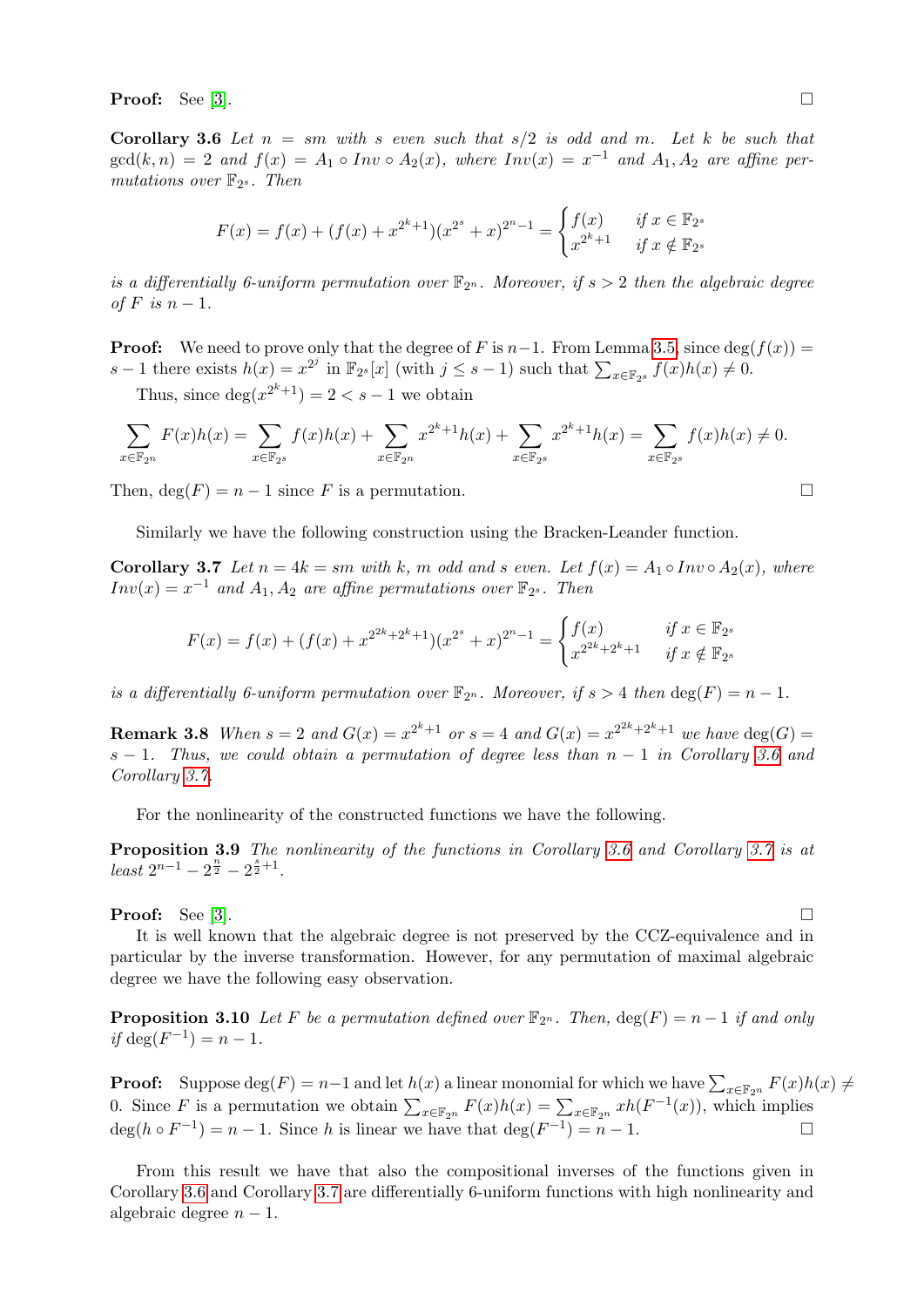Denoting by  $\omega = \zeta^{\frac{2^n-1}{3}}$  the primitive element of  $\mathbb{F}_4$ , in Table [2](#page-4-10) and Table [3](#page-4-11) we give the CCZ-inequivalent functions that can be obtained by Corollary [3.6](#page-3-0) for  $n = 6, 10$  considering  $f(x) = A \circ Inv.$ 

<span id="page-4-10"></span>Table 2: CCZ-inequivalent permu-tations from Corollary [3.6](#page-3-0) over  $\mathbb{F}_{2^6}$ 

<span id="page-4-11"></span>Table 3: CCZ-inequivalent permu-tations from Corollary [3.6](#page-3-0) over  $\mathbb{F}_{2^{10}}$ 

| A(x)                        | deg    | $\mathcal{N}\!\ell(G)$ | Bound on $\mathcal{M}$ | $\partial$ |
|-----------------------------|--------|------------------------|------------------------|------------|
| $\boldsymbol{x}$            | റ<br>∠ | 24                     | 20                     | 4          |
| $x+\omega$                  | 4      | 20                     | 20                     | 6          |
| $\omega x^2$ .<br>$+\omega$ | G      | 20                     | 20                     | 6          |
| $\omega x$                  | G      | 22                     | 20                     | 6          |
| $\omega^2 x^2$<br>$+\omega$ | G      | 22                     | 20                     | 6          |

<span id="page-4-12"></span>In Table [4](#page-4-12) we report some permutations constructed from Corollary [3.7](#page-3-1) for  $n = 12$  (in this case  $s = 4$  and  $m = 3$ ). As before, we consider  $f(x) = A \circ Inv$  with A affine permutations defined over  $\mathbb{F}_4[x]$  (for  $A(x) = x^2$  we obtain the Bracken-Leander function).

Table 4: CCZ-inequivalent permutations from Corollary [3.7](#page-3-1) over  $\mathbb{F}_{2^{12}}$ 

| A(x)                        | deg | $\mathcal{N}\!\ell(G)$ | Bound on $\mathcal{M}$ |  |
|-----------------------------|-----|------------------------|------------------------|--|
| $r^2$                       | 3   | 1984                   | 1976                   |  |
| $x^2+1$                     | 8   | 1976                   | 1976                   |  |
| $\omega^2 x^2$<br>$+\omega$ | 11  | 1976                   | 1976                   |  |
| $x+\omega$                  | 11  | 1978                   | 1976                   |  |
| $\omega x^2$                | 11  | 1980                   | 1976                   |  |

## References

- <span id="page-4-0"></span>[1] E. Biham, A.Shamir, Differential cryptanalysis of DES-like cryptosystems. J. Cryptology 4(1), 3–72 (1991)
- <span id="page-4-3"></span>[2] K. A. Browning, J. F. Dillon, M. T. McQuistan, A. J. Wolfe, An APN permutation in dimension six. In: Contemporary Mathematics, Vol. 518, Am. Math Soc., pp. 33–42 (2010).
- <span id="page-4-9"></span>[3] M. Calderini, Differentially low uniform permutations from known 4-uniform functions. arXiv preprint arXiv:1910.14337 (2019).
- <span id="page-4-8"></span>[4] C. Carlet, P. Charpin, V. Zinoviev, Bent functions and permutations suitable for DES-like cryptosystems, Des. Codes Cryptogr. 15, 125–156 (1998).
- <span id="page-4-2"></span>[5] L. Knudsen, *Truncated and higher order differentials*. FSE 1994, Lecture Notes in Computer Sciences, vol. 1008, 196–211 (1995).
- <span id="page-4-1"></span>[6] L. Matsui, Linear cryptanalysis method for DES cipher. Advances in Cryptology EURO-CRYPT93, Lecture Notes in Computer Science, vol. 765, Springer, Berlin Heidelberg, 386– 397 (1994).
- <span id="page-4-4"></span>[7] J. Peng, C. H. Tan, New differentially 4-uniform permutations by modifying the inverse function on subfields. Cryptogr. Commun. 9, 363–378 (2017).
- <span id="page-4-5"></span>[8] L. J. Qu, Y. Tan, C. H. Tan, C. Li, Constructing differentially 4-uniform permutations over  $F_{2^{2k}}$  via the switching method. IEEE Trans. Inf. Theory 59(7), 4675-4686 (2013).
- <span id="page-4-6"></span>[9] D. Tang, C. Carlet, X. Tang, Differentially 4-uniform bijections by permuting the inverse function. Des. Codes. Cryptogr. 77, 117–141 (2015).
- <span id="page-4-7"></span>[10] G. Xu, L. Qu, Two classes of differentially 4-uniform permutations over  $\mathbb{F}_{2^n}$  with n even. Adv. Math. Comm., 14(1), 97–110 (2019).